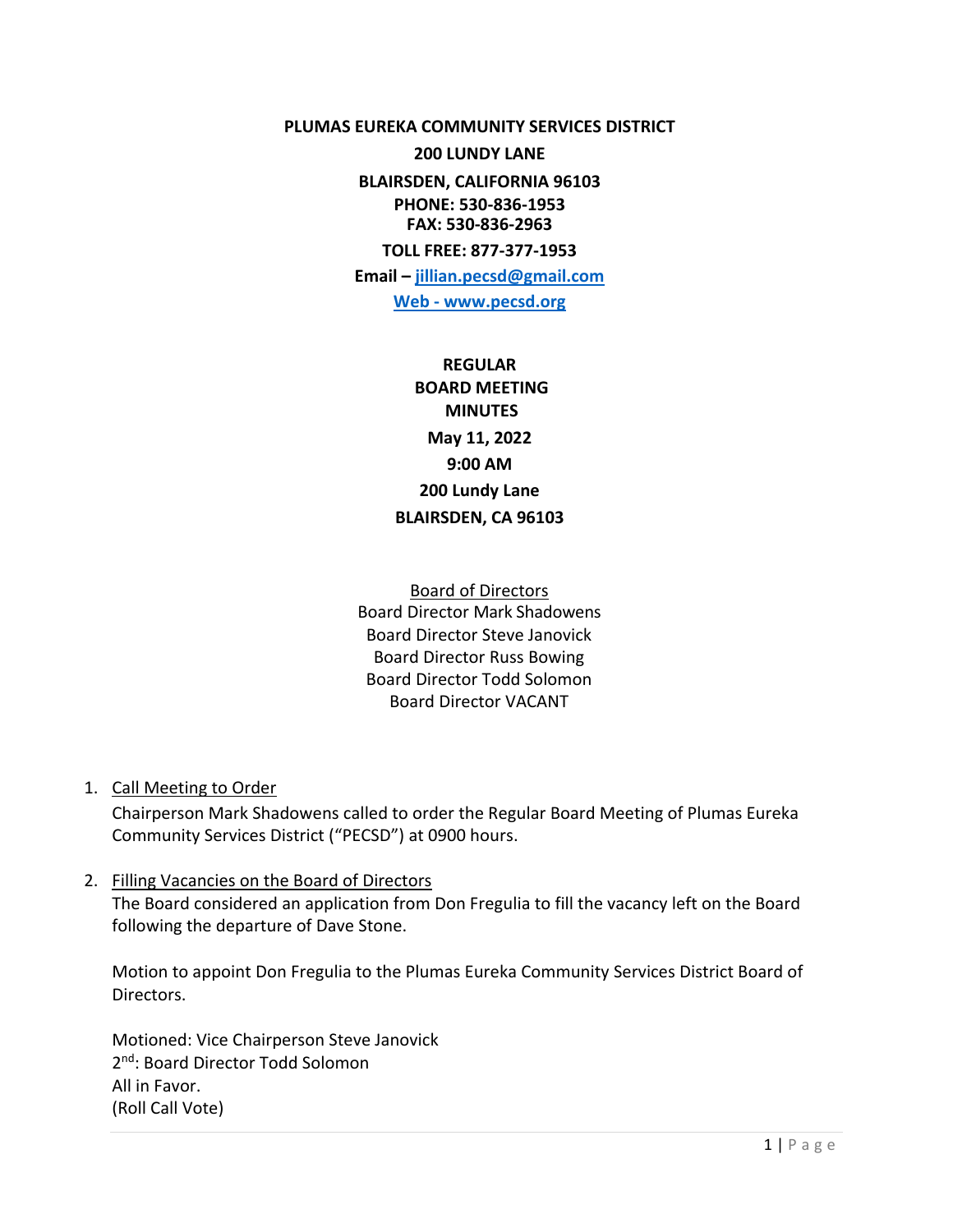Aye – Chairperson Mark Shadowens Aye – Vice Chairperson Steve Janovick Aye – Board Director Todd Solomon

Absent – Board Director Russ Bowring

Don Fregulia is hereby appointed to the Plumas Eureka Community Services District Board of Directors.

Clerk of the Board Jillian Cole administered the Oath of Office.

- 3. Approval of January 14, 2022, Special Board Meeting Minutes The Board was presented with the January 14, 2022, Special Board Meeting minutes for approval. *Clerk's Note: This item was tabled due to lack of a quorum to approve.*
- 4. Approval of February 21, 2022, Special Board Meeting Minutes The Board was presented with the February 9, 2022, Special Board Meeting minutes for approval.

Motion to accept the February 21, 2022, Special Board Meeting Minutes.

Motioned: Board Director Todd Solomon 2<sup>nd</sup>: Vice Chairperson Steve Janovick

All in Favor.

Aye – Chairperson Mark Shadowens Aye – Vice Chairperson Steve Janovick Aye – Board Director Todd Solomon

Abstained – Board Director Don Fregulia Absent – Board Director Russ Bowring

- 5. Approval of April 13 ,2022, Board Meeting Minutes *Clerk's Note: This item was tabled due to lack of a quorum to approve.*
- 6. Fire Chief's Report

a. Call Report & Training Report Copies of the Call and Training Reports are available for viewing at Plumas Eureka Fire Department ("PEFD") Administrative Office upon request. PEFD Volunteers are keeping abreast of the latest precautions for the coronavirus and will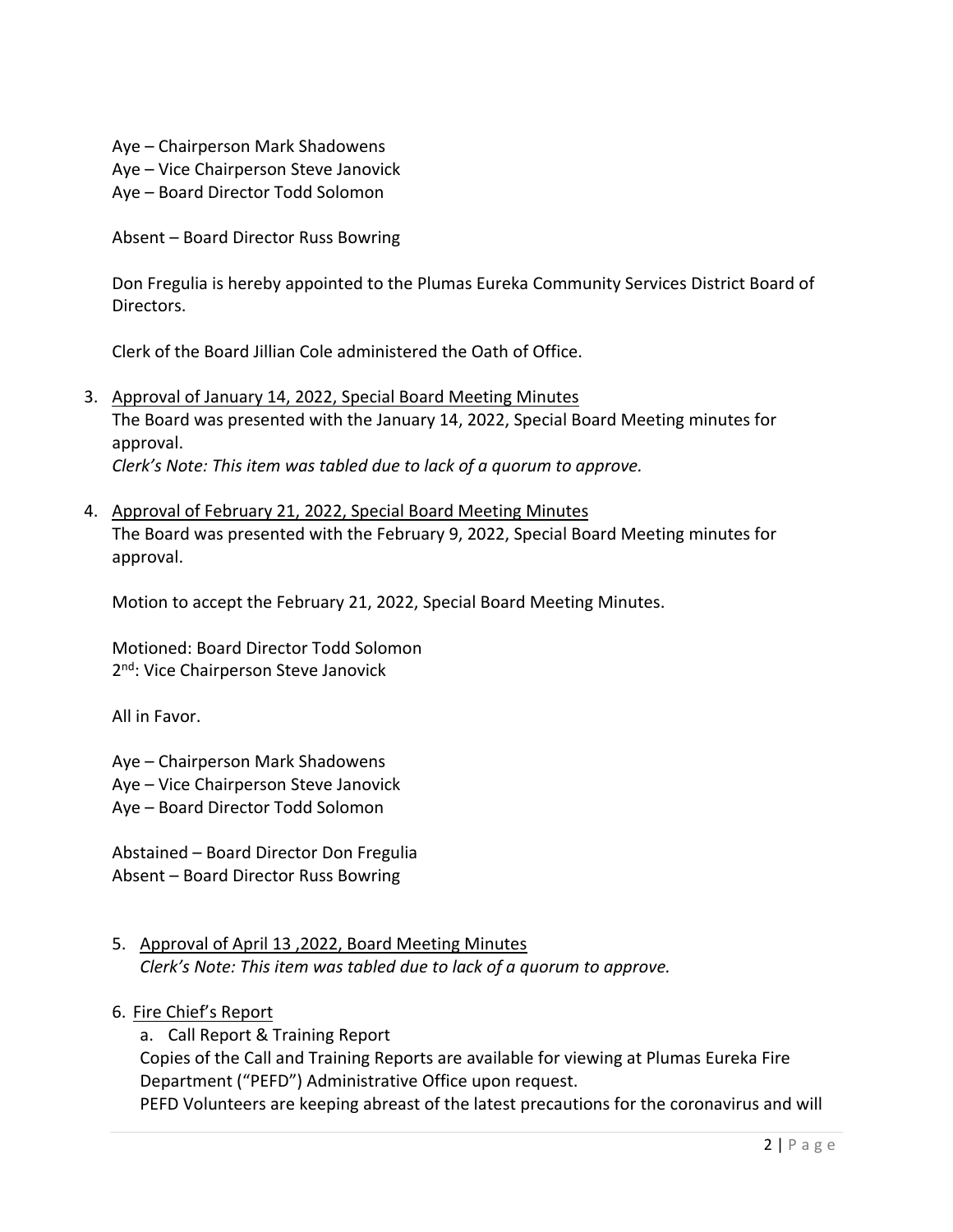continue to follow CDC and NorCal EMS guidelines and requirements.

b. Personnel

Firefighter Jeff Train was promoted to Captain following the departure of Ryan Nowling. EMS Coordinator Jenni McGuire has been promoted to Assistant Chief.

Recruitment banners have been ordered.

- c. Fire Apparatus & Equipment Maintenance Engine 9122 had its vehicle data computer (VDC) replaced. 9122 also requires rewiring of its thermal imaging camera (TIC)
- d. Training Firefighter Coby Hakalir will complete the Quincy Fire Academy this month.
- e. Firewise Committee Actions and Activities Outreach continues to procure a new Firewise Chairperson for the District.
- f. Miscellaneous

PECAUX will be having their Pancake Breakfast Fundraiser on May 28<sup>th</sup>, 2022.

Burn permits are required and can be received on-line at the CalFIRE website or at the Mohawk Ranger station. The Air Quality Board determines burn days. Please call (530) 832-4528, press 5 for our region, and listen to the entire message for day designation and instructions.

Chief Munsen will meet with an Ad Hoc committee regarding the development of a 5 year plan.

## 7. Plumas Pines Golf Course Fees

The Board was addressed by Tom Joyce, representing the Plumas Pines Golf Group, regarding the fees associated with the Longboard's/Pro Shop building and the golf course restrooms, as well as the termination of outdoor irrigation water use for select properties on Meadow Lane which are currently connected to golf course plumbing.

Following a discussion, the Board determined that limited or seasonal usage is not a justification for reduced rates due to the District's high fixed costs and flat-rate structure.

Directors Solomon and Fregulia will work with General Manager Jamar Tate to investigate the number and size of connections currently serving the Longboard's/Pro Shop building and will report the District's findings. Service reduction(s), if any, will not be applied retroactively.

The Board also indicated that homeowners effected by the termination of their outdoor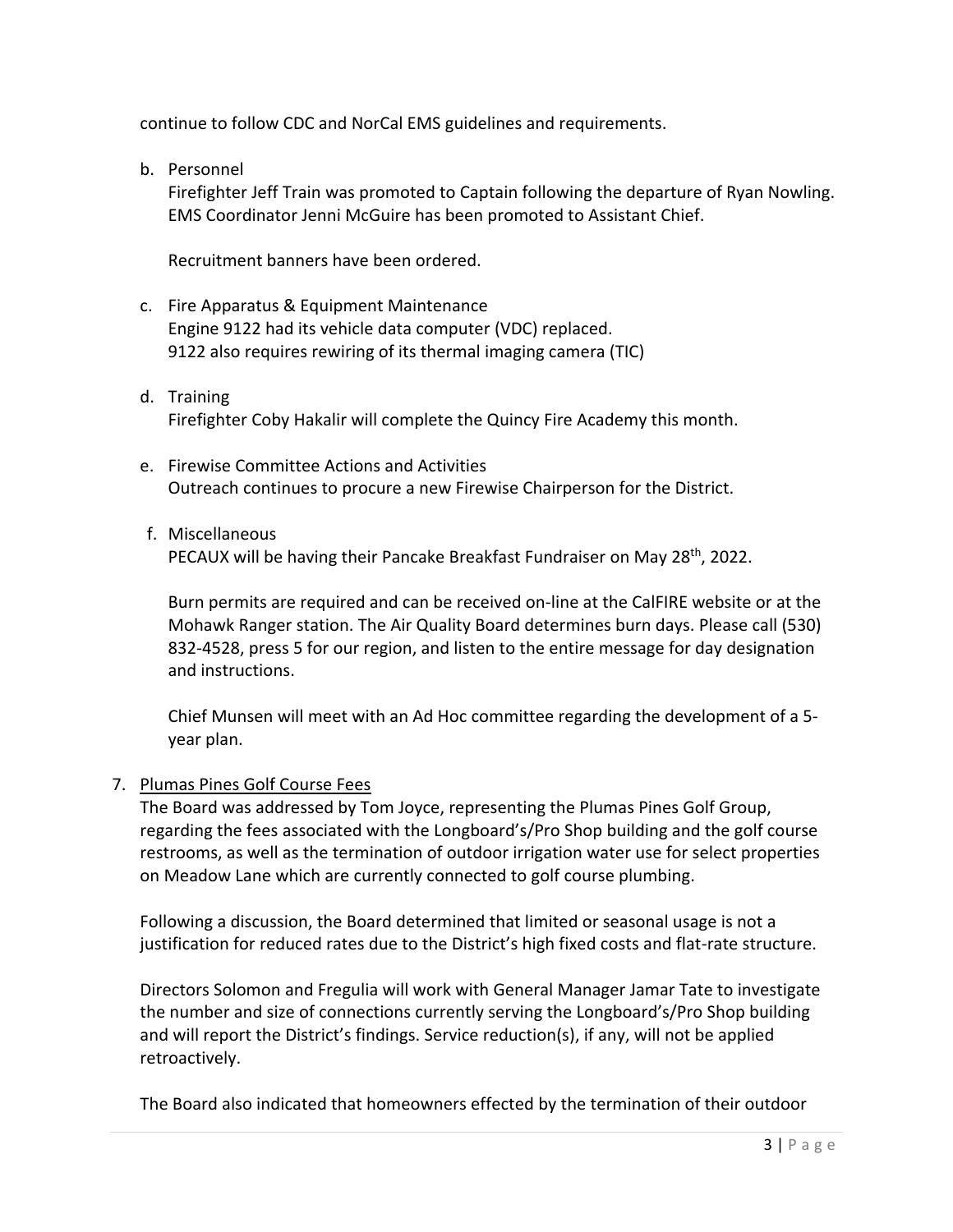irrigation may connect their outdoor irrigation systems to their existing water connection using the plumber of their choice.

# 8. Water System Compliance

Results from testing April 11, 2022, showed the As level at the compliance point to be 8 ppb; at Well 1B to be 11 ppb; and at Well 2 to be 16 ppb. The EPA Standard is 10 ppb. The running annual average (RAA) at the compliance point is 9 ppb, 7 ppb at Well 1B, and 15 ppb at Well 2.

The most recent results of the tests of the Quarterly samples taken on April 11, 2022, for Iron were .270 mg/l at Well 1B and 2.240 mg/l at Well 2; for Manganese were .0884 mg/l at Well 1B and .113 mg/l at Well 2. (The Secondary Standard for Iron is .300 mg/l. The Secondary Standard for Manganese is .05 mg/l.)

# 9. Water Treatment Project

- a. Project Manager John Rowden advised the Board that bench testing for the removal of phosphates, and other contaminants that could affect chemical reactions in treatment for the remediation of arsenic, had been conducted and the District was awaiting results. Currently, full operation of the plant is scheduled for October 2026.
- b. The Board was presented with correspondence from state regulators regarding issues with a pilot testing proposal from ATEC Systems Associates. The Board expressed frustration with the letter, as state regulators had advised the District that ATEC had previous experience on a similar project. Following a discussion, the Board plans to send a member to a meeting with Regulators, Project Manager John Rowden, and General Manager Jamar Tate at their office in Redding, CA.

# 10. Survey Task Order 1

General Manager Jamar Tate presented the Board with Bastian Engineering Task Order 1. This task includes the survey and marking of 16 properties within the District flagged for fire fuels reduction and management. Total cost not to exceed \$12,500.00.

Motion to approve Task Order 1 from Bastian Engineering not to exceed \$12,500.00.

Motioned: Board Director Don Fregulia 2<sup>nd</sup>: Vice Chairperson Steve Janovick

All in Favor.

Aye – Chairperson Mark Shadowens Aye – Vice Chairperson Steve Janovick

Aye – Board Director Todd Solomon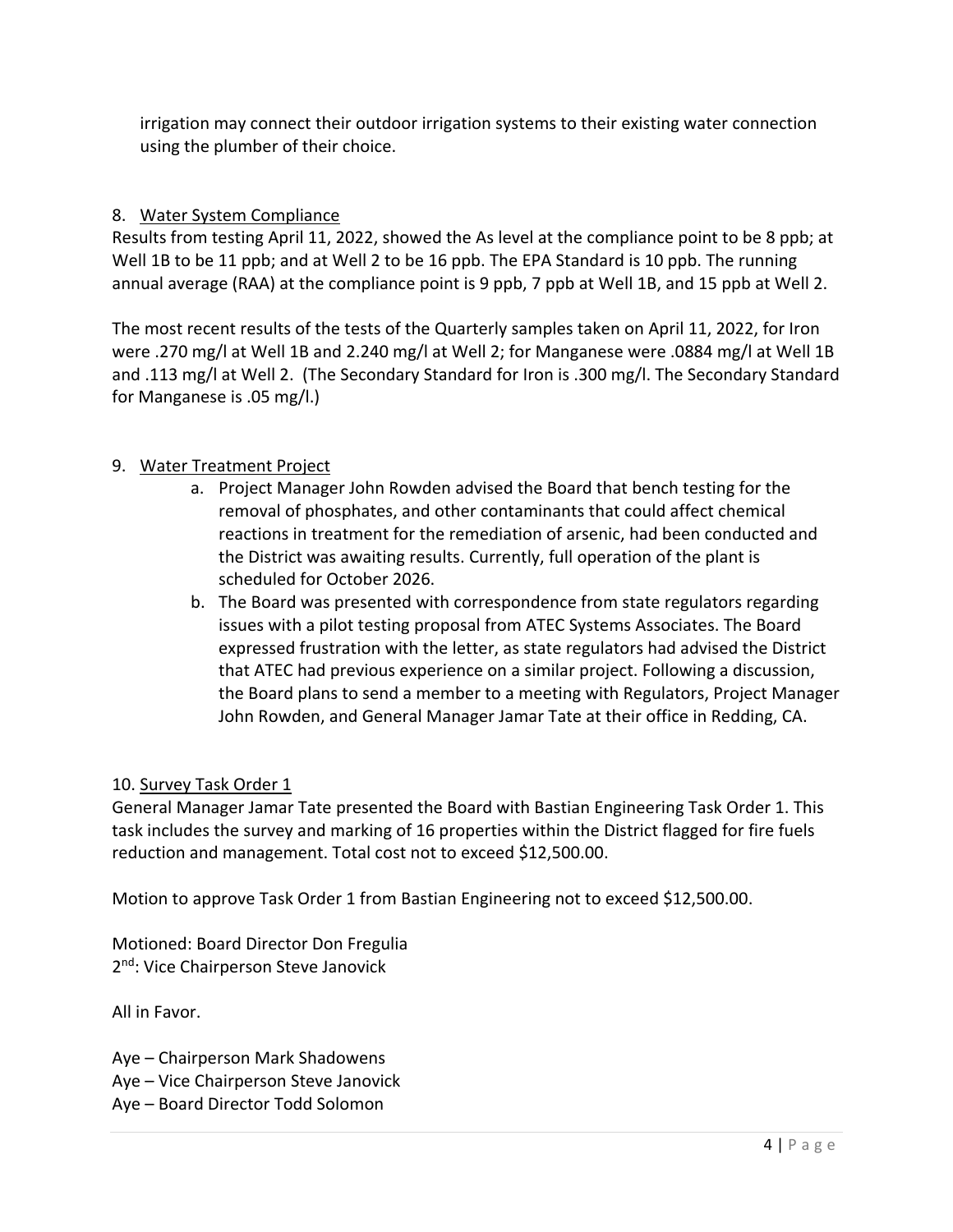Aye – Board Director Don Fregulia

Absent – Board Director Russ Bowring

## 11. Feather River Resource Conservation District Nothing to Report.

### 12. Committee Reports

- a. Budget & Finance Committee
	- The Board was presented with the Draft Budget for the 2022-2023 Fiscal Year. The Board will evaluate the draft and will plan to vote on Budget approval at the June 2022 Regular Meeting.
- b. Water & Wastewater Committee Nothing to Report.

### 13. General Manager's Report

### a. Administration

i. Administrative Manager Jillian Cole reported the District had no change in lien status in the month of April 2022. 15-Day shut off notices would be sent out soon.

The Spring Pipelines Newsletter was sent to print and would be distributed upon receipt.

ii. Administrative Improvements continue. Development of new website landing pages should be ready to publish in July 2022.

#### b. Finance

- i. The Board was advised that the District was still working with Brittany at Bequette & Kimmel to assemble financial reports. The Board was furnished with informational reports outlining the expenses and income from April 2022. No action was taken at this time.
- ii. The Board was advised that the Fiscal Year 2020-2021 Audit field work was delayed again. Staff continue to work with audit staff to schedule field work. Preparations for current year field requests continues.

## c. Operations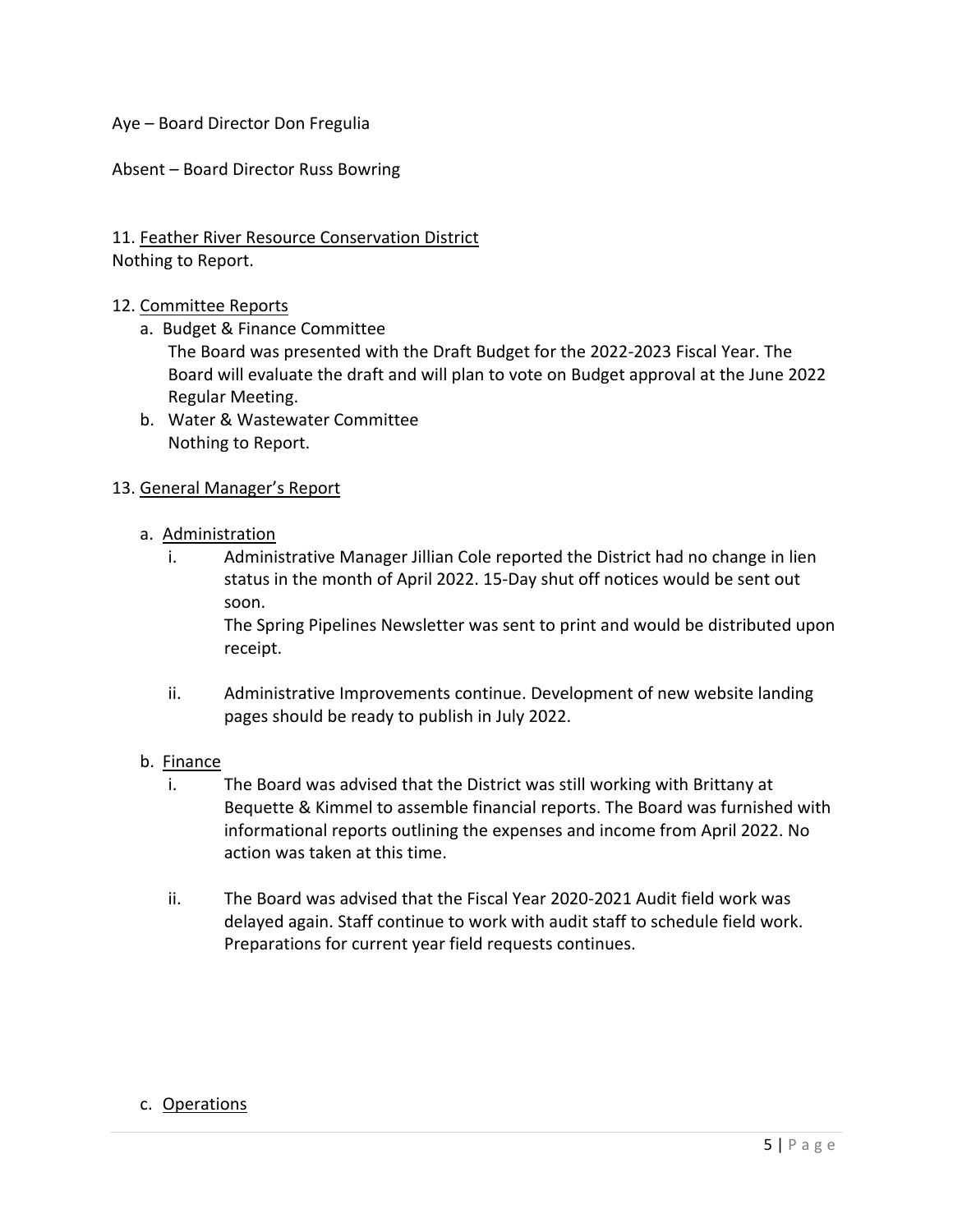i. Water:

Flow: Well 1B: 2,965,000 gallons Well 2: 500 gallons. Total: 2,965,500 gallons.

Leaks/Shutoffs: There was a break at 19 Ponderosa due to a large truck running over the service box. The main had to be shut off to make this repair. There was a leak on S. Pinion. The customers irrigation valve broke, and the service shut off was flooded over. The water was diverted, and the line shut off. There was a shut off called for on Evergreen Cir because of a house leak that Madden Plumbing had come out to fix.

ii. Wastewater:

Flow: WWTP #6- 185,359 Gallons WWTP # 7- 1,034,023 Gallons Total: 1,219,382 Gallons

WWTP #6: A new type of media has been ordered to replace the current sand media in the filters at the plant. The new media is supposed to filter the water down to half a micron.

iii. Misc. & Small Projects WWTP 6 Fence: Operators are working with vendors to schedule installation.

CSD/Fire Dept Building Painting: O&M staff have received 2 bids from Waller Painting and Knudsen Painting.

Tree Cleanup: Work to clean up the downed trees from the December snowstorm continues. Most of the work has been completed and staff will contact a tree service to dispose of debris.

# 14. Written Correspondence to the Board Nothing to Report.

## 16. Public/Board Comment Period

*Clerk's Note: This item was addressed before the Board adjourned to Closed Session.*

## 17. Future Agenda Items

*Clerk's Note: This item was addressed before the Board adjourned to Closed Session.*

- a. Golf Course Acquisition
- b. Water Tanks Fuels Reduction
- c. Golf Course Assessment Committee
- d. 2022-2023 Budget Approval
- e. Accounting Proposal/Reports
- f. 2020-2021 Audit Update